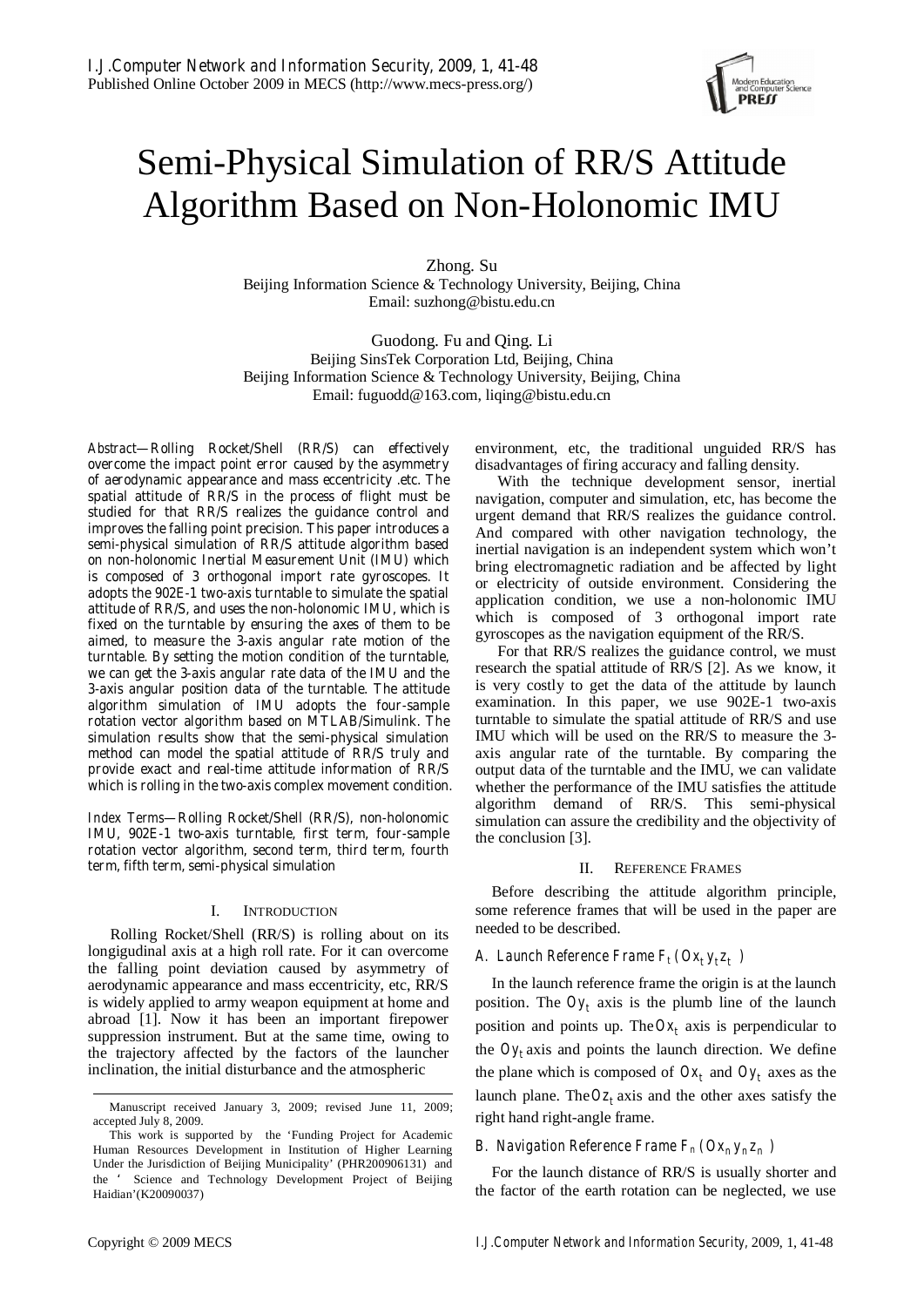the launch reference frame as the navigation reference frame in this paper.

# *C. Body Reference Frame*  $F_b$  *(* $Ox_by_bz_b$ *)*

In the body reference frame, the origin is at the RR/S center of mass, while the  $Ox<sub>b</sub>$  axis points forward through the head of the body and is superposition with vertical-axis of the body. The  $Oy_b$  axis is located in the vertical plane containing the body, and perpendicular to the  $Ox_h$  axis. The  $Oz_h$  axis and the other axes satisfy the right hand right-angle frame.

#### *D. Attitude Description of RR/S*

The real-time spatial attitude of RR/S can be ascertained by the relation between the navigation reference frame and the body reference frame. We make the origins of the two frames superposition, transform navigation reference frame three times, and we can get the spatial attitude of RR/S by three Euler angles which are rotation angle  $\gamma$ , pitch angle  $\theta$  and yaw angle  $\phi$ . The frame transformation is shown as Fig. 1.

- <sup>γ</sup>& Rotation angular rate in *Fn* ;
- $\oint$  Pitch angular rate in  $F_n$ ;
- $\oint$  Yaw angular rate in  $F_n$ .





#### III. ATTITUDE ALGORITHM PRINCIPLE

The non-holonomic IMU is fixed on the turntable with the condition of the axes of IMU and the turntable which are assured to be aimed by a tool. When the turntable is rolling or swaying, the 3-axes angular rate output in the body frame of IMU at *t* time is:

$$
(t) = \begin{pmatrix} \omega_x(t) & \omega_y(t) & \omega_z(t) \end{pmatrix}' \tag{1}
$$

The sampling time of data collection processing circuitry is *h* (ms). With the condition of algorithm precision and speed, we adopt the method of four-sample rotation vector algorithm. For the algorithm has smaller errors and quicker operation speed, it suits to be applied project algorithm [4][5].

 $i$  ( $i=1, 2, 3, 4$ ) is defined as the incremental angle output of gyros in the quarter of the sampling time *h*:

$$
\Delta \theta_i(t) = \int_{t + (i-1) \cdot h/4}^{t + i \cdot h/4} \omega(\tau) d\tau \quad (i = 1, 2, 3, 4) \quad (2)
$$

For (*t*) is constant from *t* to  $(t+h)$ , *i* ( $i=1,2,3,4$ ) can be changed into the following equation:

$$
\Delta \theta_1 = \Delta \theta_2 = \Delta \theta_3 = \Delta \theta_4 = \Delta \theta = (t) \cdot 0.25 \cdot h
$$
\n(3)

The rotation vector (h) from *t* to  $(t+h)$  is obtained as follows:

$$
\Phi(h) = \Delta\theta_1 + \Delta\theta_2 + \Delta\theta_3 + \Delta\theta_4
$$
  
+ 
$$
\frac{214}{315} \cdot (\Delta\theta_1 \times \Delta\theta_2 + \Delta\theta_3 \times \Delta\theta_4)
$$
  
+ 
$$
\frac{46}{105} \cdot (\Delta\theta_1 \times \Delta\theta_3 + \Delta\theta_2 \times \Delta\theta_4)
$$
  
+ 
$$
\frac{54}{105} \cdot \Delta\theta_1 \times \Delta\theta_4 + \frac{214}{315} \cdot \Delta\theta_2 \times \Delta\theta_3
$$
  
= 
$$
4\Delta\theta + (\frac{428}{315} + \frac{92}{105} + \frac{54}{105} + \frac{214}{315}) \cdot \Delta\theta \times \Delta\theta
$$
  
(4)

$$
|\Phi(h)| = \sqrt{\Phi(h)_x^2 + \Phi(h)_y^2 + \Phi(h)_z^2}
$$
 (5)

Using (4) and (5), the attitude transformation quaternion  $q(h)$  can be obtained as follows:

$$
q(h) = \begin{pmatrix} q_1(h) \\ q_2(h) \\ q_3(h) \\ q_4(h) \end{pmatrix} = \begin{pmatrix} \cos\frac{|\Phi(h)|}{2} \\ \frac{\Phi(h)_x}{|\Phi(h)|} \sin\frac{|\Phi(h)|}{2} \\ \frac{\Phi(h)_y}{|\Phi(h)|} \sin\frac{|\Phi(h)|}{2} \\ \frac{\Phi(h)_z}{|\Phi(h)|} \sin\frac{|\Phi(h)|}{2} \end{pmatrix}
$$
(6)

Using (6), the quaternion  $Q$  (t+h) at time (t+h) is given derived by the quaternion Q(t) at time *t* as follows:

$$
Q(t+h) = Q(t) \otimes q(h)
$$
  
= 
$$
\begin{pmatrix} q_1(h) & -q_2(h) & -q_3(h) & -q_4(h) \\ q_2(h) & q_1(h) & q_4(h) & -q_3(h) \\ q_3(h) & -q_4(h) & q_1(h) & q_2(h) \\ q_4(h) & q_3(h) & -q_2(h) & q_1(h) \end{pmatrix} \begin{pmatrix} q_1(t) \\ q_2(t) \\ q_3(t) \\ q_4(t) \end{pmatrix}
$$

The *Q* (t+h) must be unitarily processed:

$$
Q(t+h) = \frac{Q(t)}{\sqrt{q_1(t+h)^2 + q_2(t+h)^2 + q_3(t+h)^2 + q_4(t+h)^2}}
$$
\n(8)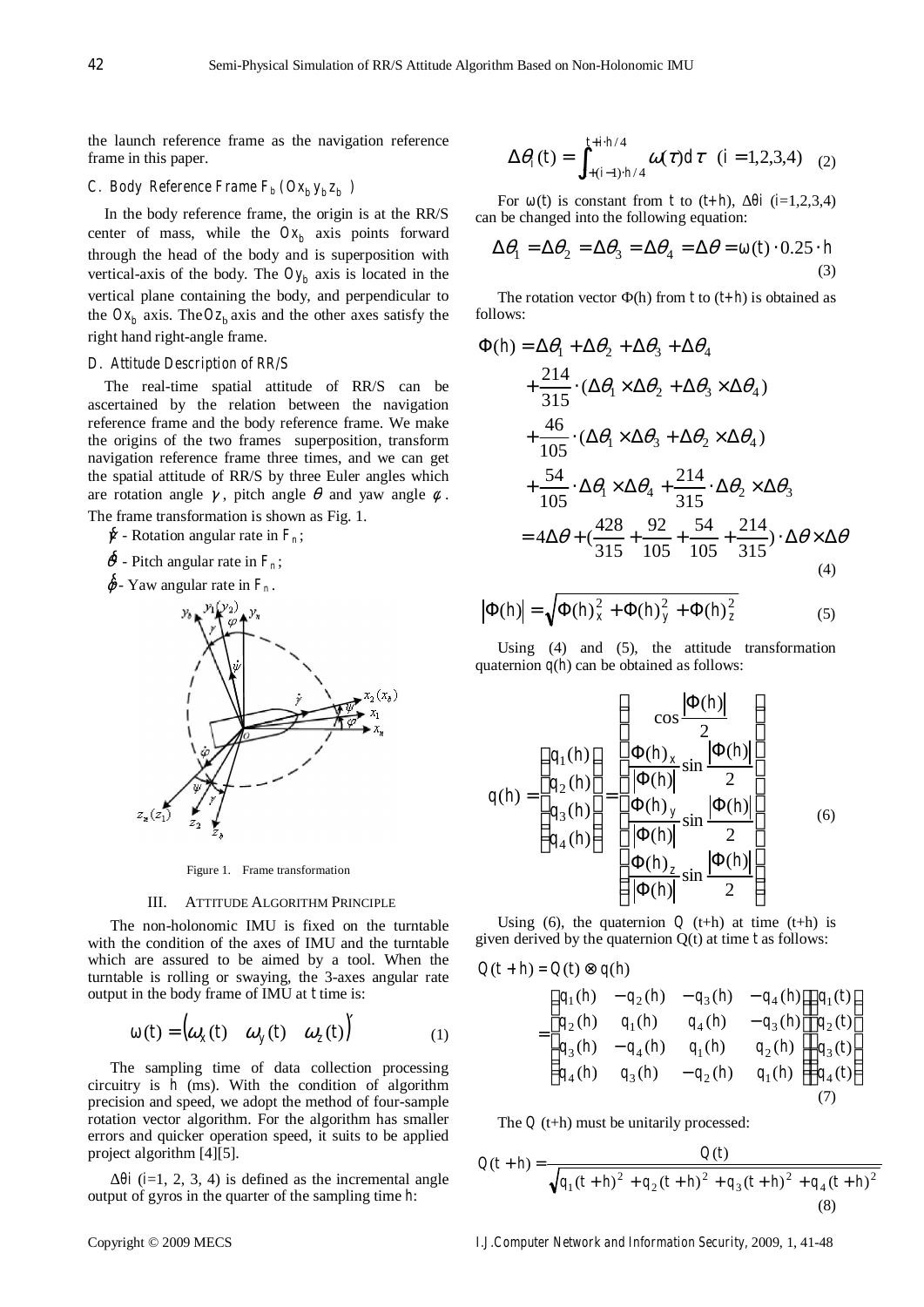With the condition of the simulation in this paper, the quaternion:  $Q(0) = (1 \ 0 \ 0 \ 0)$ . Using (1) ~ (8) and *Q*  (0), we can calculate the real-time attitude quaternion *Q* (t+h), and we can get the key element of the attitude matrix as follows:



Figure 2. Control principle of the turntable

$$
\begin{cases}\nT(t+h)_{11} = q_1(t+h)^2 + q_2(t+h)^2 - q_3(t+h)^2 - q_4(t+h)^2 \\
T(t+h)_{21} = 2(q_2(t+h) \cdot q_3(t+h) + q_1(t+h) \cdot q_4(t+h)) \\
T(t+h)_{31} = 2(q_2(t+h) \cdot q_4(t+h) - q_1(t+h) \cdot q_3(t+h)) \\
T(t+h)_{32} = 2(q_3(t+h) \cdot q_4(t+h) + q_1(t+h) \cdot q_2(t+h)) \\
T(t+h)_{33} = q_1(t+h)^2 - q_2(t+h)^2 - q_3(t+h)^2 + q_4(t+h)^2\n\end{cases}
$$
\n(9)

And the real-time attitude angular can be obtained by:

Pitch angle:  $\theta(t+h) = \arctg\left(\frac{T(t+h)_{21}}{T(t+h)_{11}}\right)$ 11 21  $T(t+h$  $a_t + h) = \arctg\left(\frac{T(t+h)}{T(t+h)}\right)$ +  $\theta(t+h) = \arctg\left(\frac{T(t+h)}{T}\right)$ 

Yaw angle:  $\phi(t+h)$  arcsin( $-T(t+h)_{31}$ )

Rotation angle:

$$
\gamma(t+h) = \begin{cases}\n\arctg\left(\frac{T(t+h)_{32}}{T(t+h)_{33}}\right) & T_{33} > 0 \& T_{32} \ge 0 \\
\arctg\left(\frac{T(t+h)_{32}}{T(t+h)_{33}}\right) & 360 & T_{33} > 0 \& T_{32} < 0 \\
\arctg\left(\frac{T(t+h)_{32}}{T(t+h)_{33}}\right) + 180 & T_{33} < 0 \\
90 & T_{33} = 0 \& T_{32} \ge 0 \\
270 & T_{33} = 0 \& T_{32} < 0\n\end{cases}
$$

#### IV. 902E-1 TWO-AXIS TURNTABLE

902E-1 two-axis turntable is composed of a mechanical bed and an electrical control system. The turntable is a digital servo control system, which adopts DSP motion controller to a real-time control and adopts embedded computer to a motion control. The minimum system requirement is Windows 2000.

The mechanical bed is composed of a T-structure chief axis and a U-structure pitch axis which can be used to calibrate the north reference. The electrical control

system which is a double closed loop control system adopts an angular encoder as the feedback component of the angular position and the angular rate.

The encoder exports a quadrate pulse signal and a reference signal, which relate to the angular displacement of the turntable, to the DSP motion controller. The increment angular position which is decoded by the quadrate pulse signal is compared with the command signal. The error which is processed by the digital PID filter is converted to the emendation signal by the D/A circuit. The signal process forms an angular position closed loop control system. The angular rate signal which is processed exports to the servo control circuit and it forms an angular rate closed loop control system. The control principle is shown as Fig. 2.

TABLE I. KEY TECHNOLOGY PARAMETER FOR 902E-1

|               | Performance                           | Parameter                    |
|---------------|---------------------------------------|------------------------------|
| Chief<br>Axis | <b>Angular Position Range</b>         | $0 \sim \pm 360^{\circ}$     |
|               | Wobble Error                          | $+5$                         |
|               | Angular Rate Range                    | $0 \sim \pm 3600$ %          |
|               | <b>Angular Acceleration Range</b>     | $0 \sim +360^{\circ}/s^2$    |
|               | <b>Angular Rate Precision</b>         | $1\times10^4$                |
|               | <b>Angular Rate Smoothness</b>        | $1\times10^4$                |
| Pitch<br>Axis | <b>Angular Position Range</b>         | $0 - 190^{\circ}$            |
|               | Wobble Error                          | $+5$                         |
|               | <b>Angular Position Precision</b>     | $+15$                        |
|               | <b>Angular Position Repeatability</b> | $+3$                         |
|               | Angular Rate Range                    | $0 \sim \pm 100^{\circ}/s$   |
|               | <b>Angular Acceleration Range</b>     | $0 \sim \pm 200^{\circ}/s^2$ |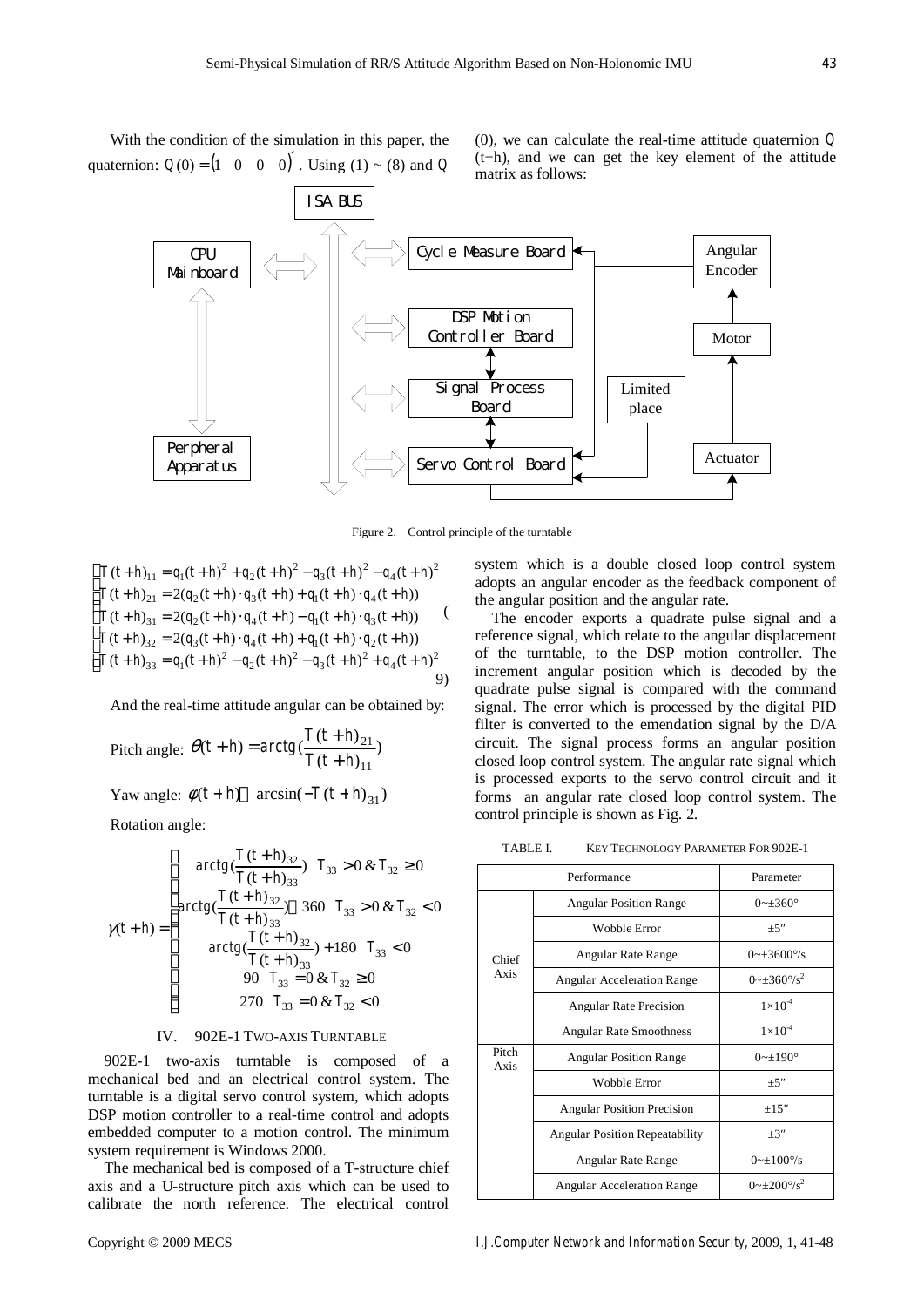|                                          | <b>Swaying Frequency Range</b> | $0 \sim 3 Hz$       |
|------------------------------------------|--------------------------------|---------------------|
|                                          | Swaying Amplitude Range        | $0 - 180^{\circ}$   |
|                                          | Swaying Amplitude Error        | 5%                  |
|                                          | <b>Swaying Wave Distortion</b> | 5%                  |
|                                          | Swaying Axis Drift             | $\pm$ 0.02% h       |
| Verticality Between Chief and Pitch Axes |                                | $+5$                |
| <b>Flatness</b>                          |                                | $0.01$ mm           |
| Side Face Run-out                        |                                | $0.01$ mm<br>180mm) |
| Table-board Diameter                     |                                | $240$ mm            |

The turntable can simulate the spatial attitude of different inertial sensors and navigation system by providing the motion of high precision angular position and angular rate [6]. The turntable very adapts to the simulation, calibration and steady-state & dynamic test of IMU. The key technology parameter is shown in Table 1.

# V. NON-HOLONOMIC INERTIAL MEASUREMENT UNIT

Inertial Measurement Unit has the excellence of high precision, small volume, low cost and disturbance proof. The non-holonomic IMU can measure the 3-axis angular rate of RR/S in the body frame by fixing the inertial sense organs (gyroscopes) in the body of RR/S. Then calculating by computer plat, the system can detect and give a real-time attitude angle deviation of RR/S. The control circuit changes the deviation signal into attitude control signal which can control the attitude engine work and improve the RR/S falling point precision.

In this paper, we use the XJGZ-3 IMU which is produced by Beijing SinsTek Corporation Ltd. The XJGZ-3 is consisted by a static piezoelectric gyroscope, two MEMS gyroscopes and data collection processing circuitry, with the characters that widely measured range low cost and small volume, applying to measure RR/S's 3-axis angular rate attitude. The key technology parameter is shown in Table 2.

simulating, and analyzing dynamic system. It supports linear and nonlinear systems, modeled in continuous time, sampled time, or a hybrid of the two. Systems can also have different parts which are sampled or updated at different rates.

VI. SIMULATION

We use MTLAB as the software simulation tool. The MTLAB provides a high-level programming language, an interactive technical computing environment, and functions for: algorithm development, Data analysis and

The name MATLAB stands for matrix laboratory. MATLAB was originally written to provide easy access to matrix software developed by the LINPACK and EISPACK projects. Today, MATLAB engines incorporate the LAPACK and BLAS libraries, embedding the state of the art in software for matrix computation. Simulink is a software package for modeling,

*A. Algorithm Simulation Flow* 

visualization, Numeric computation .

After defining a model, we can simulate it, using a choice of integration methods, either from the Simulink menus or by entering commands in the MATLAB Command Window. The menus are particularly convenient for interactive work, while the command-line approach is very useful for running a batch of simulations. Using scopes and other display blocks, the results can be read while the simulation is running. In addition, many parameters can be changed and see what happens for "what if" exploration. The simulation results can be put in the MATLAB workspace for post processing and visualization. Model analysis tools include linearization and trimming tools, which can be accessed from the MATLAB command line, plus the many tools in MATLAB and its application toolboxes. And because MATLAB and Simulink are integrated, which make it is able to simulate, analyze, and revise models in either environment at any point. Before describing the attitude algorithm principle, some reference frames that will be used in the paper are needed to be described [7].

The simulation flow is shown as Fig. 3.

| Performance            |                                 | Parameter          |
|------------------------|---------------------------------|--------------------|
| Longigudinal<br>Axis   | Gyro Input Range $(^{\circ}/s)$ | $0 - 3600$         |
|                        | Nonlinearity (F.S)              | $5\times10^4$      |
|                        | Resolution $(\frac{\circ}{s})$  | 1                  |
|                        | Gyro Bias $(^{\circ}/s)$ (1)    | 0.01               |
|                        | Drift $(^{\circ}/s)$            | 0.1                |
|                        | Gyro Input Range $(^{\circ}/s)$ | $0 \sim +30$       |
| Yaw and<br>Pitch Axis: | Nonlinearity (F.S)              | $1 \times 10^{-3}$ |
|                        | Resolution $(\frac{\circ}{s})$  | 0.5                |
|                        | Gyro Bias $(^{\circ}/s)$ (1)    | 0.01               |
|                        | Drift $(^{\circ}/s)$            | 0.007              |

TABLE II. KEY TECHNOLOGY PARAMETER FOR XJGZ-3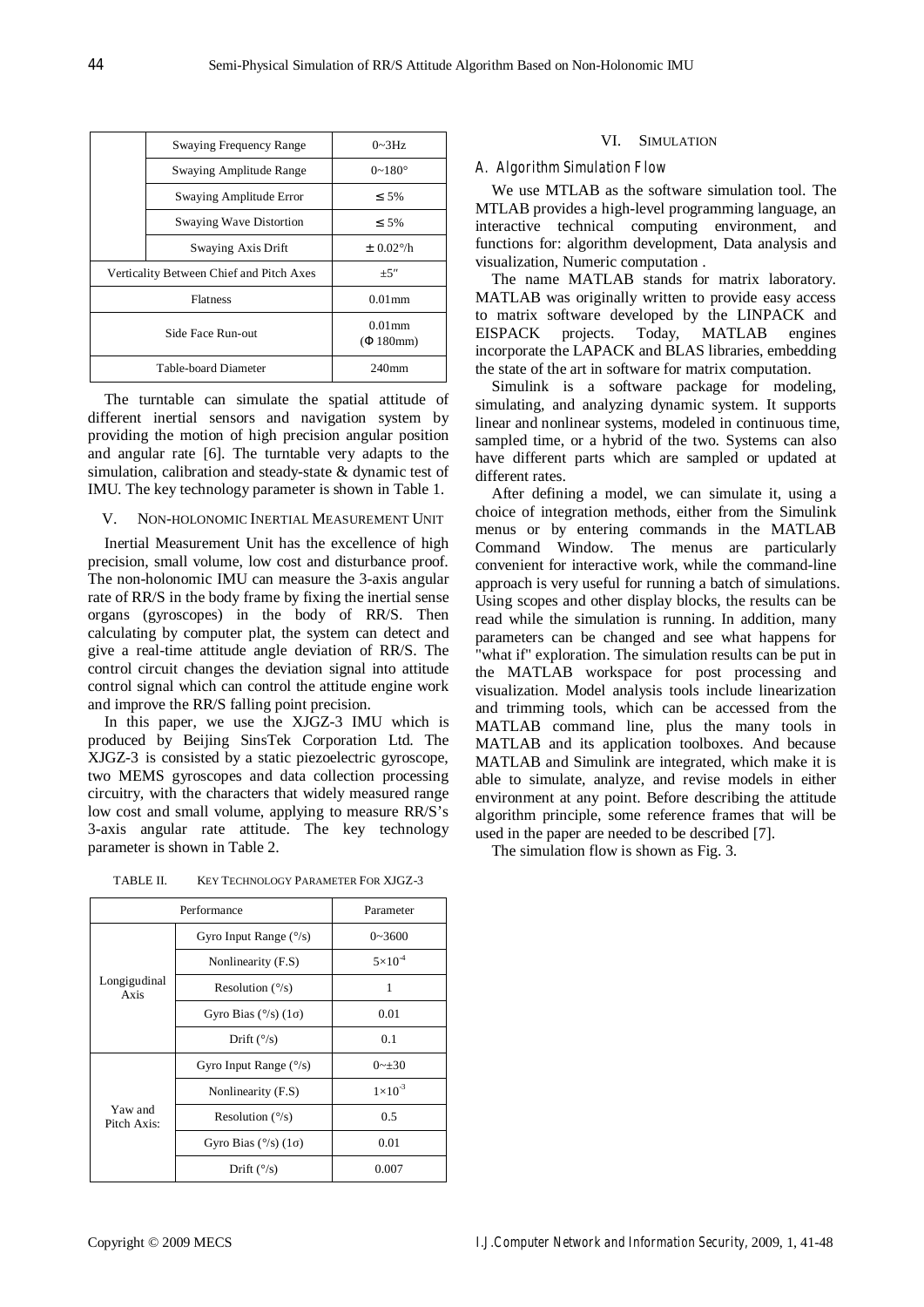

Figure 3. MTLAB simulation flow

# *B. Mathematical Simulation*

#### *1) Input Conditon*

The input condition of the mathematical simulation must simulate the motion of the turntable truly. According to the working condition of the turntable, we can ascertain the turntable motion equation as follows.

The chief axis angular rate motion equation is:

$$
\omega_c
$$
=360·n (°/s) n=1,2...9,10 (10)  
The pitch axis angular rate motion equation is:

$$
\omega_{\mathbf{p}} = \mathbf{A} \cdot \boldsymbol{\omega} \cdot (\cos \omega t) \quad (\degree / s) \tag{11}
$$

While n is the rev of the chief axis, A is the swaying amplitude of the pitch axis, and  $\alpha$  is the swaying frequency of the pitch axis.

When the turntable is swaying about its pitch axis, it is rolling about its chief axis. The  $\omega_{yb}$  and  $\omega_{zb}$  which are the output of the non-holonomic IMU fixed on the turntable can be obtained by the component of the  $\omega_p$  in  $Oy_b$  and  $Oz_b$  axes in the body reference frame. The  $\omega_{xb}$  which is the output of the non-holonomic IMU is the  $\omega_c$ . The input condition of the mathematical simulation is shown as follows:

$$
\begin{cases}\n\omega_{xb} = 360 \cdot n \\
\omega_{yb} = A \cdot \omega \cdot \cos \omega t \cdot \sin \gamma \\
\omega_{zb} = A \cdot \omega \cdot \cos \omega t \cdot \cos \gamma\n\end{cases}
$$
\n(12)

Using (12) and the attitude algorithm principle, we can get the real-time spatial attitude of RR/S in the complex motion which is composed of the rolling and swaying motion.

The mathematical simulation is designed as in Fig. 4.



# *2) Mathematical Simulation Results*

We set that the IMU is fixed on the turntable as follows: The  $Ox_b$  axis of the IMU is consistent with the chief axis of the turntable, and the  $Oz<sub>b</sub>$  axis of the IMU is consistent with the pitch axis of the turntable. According to (12), we set the mathematical simulation input condition as follows:



Figure 5. 3-axes angular rate mathematical simulation data of the IMU in condition (1)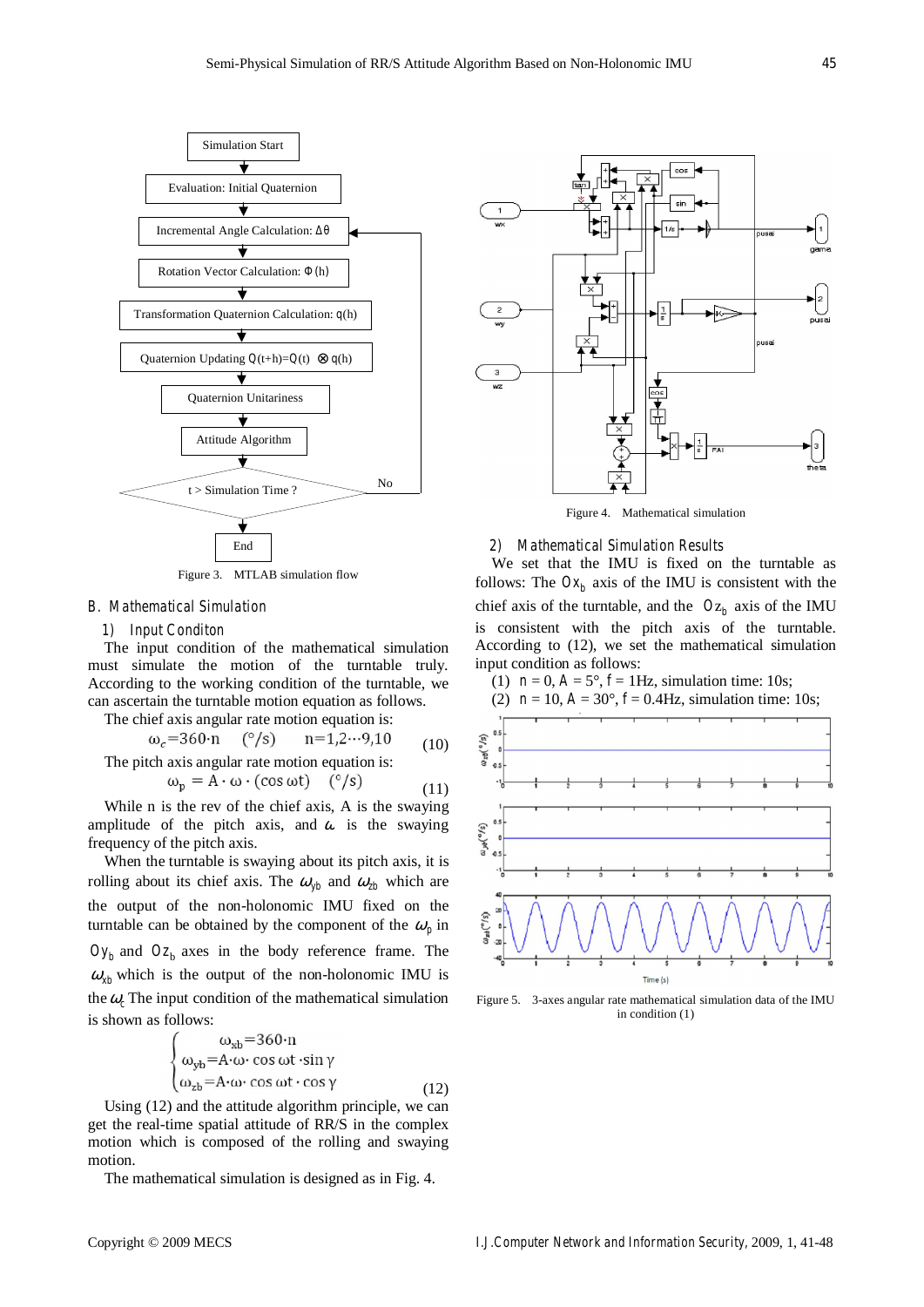

Figure 6. Attitude angular mathematical simulation data of the IMU in condition (1)



Figure 7. 3-axes angular rate mathematical simulation data of the IMU in condition (2)



Figure 8. Attitude angular mathematical simulation data of the IMU in condition (2)

The mathematical simulation results are shown in Fig.  $5 \sim$  Fig. 8. The results prove that if the measurement errors of the gyroscopes can be neglected, when we change the rolling angular rate of the RR/S, the swaying amplitude and the swaying frequency of the RR/S, there is some angle error in the real-time yaw angle. And due to the calculation error, the error increases with time. In 10s, it is about 1‰°, and we consider that it can satisfy the requirement of the system.

#### *C. Semi-Physical Simulation*

The IMU is fixed on the turntable as follows: The  $Ox<sub>b</sub>$ axis of the IMU is consistent with the chief axis of the turntable, and the  $Oz_b$  axis of the IMU is consistent with the pitch axis of the turntable.

The turntable motion condition is:

(1) The chief axis is rolling at 360°/s; the pitch axis is swaying at 0.5Hz, and the swaying amplitude is 0.5°.

(2) The chief axis is rolling at 720°/s; the pitch axis is swaying at 1Hz, and the swaying amplitude is 0.5°.

(3) The chief axis is rolling at 2520°/s; the pitch axis is swaying at 1Hz, and the swaying amplitude is 2.5°.

(4) The chief axis is rolling at 3600°/s; the pitch axis is swinging 5°.

The output of the turntable and the simulation results of the IMU are shown in Fig.  $9 \sim$  Fig.16 as follows:



Figure 9. 3-axis angular position data of the turntable in condition (1)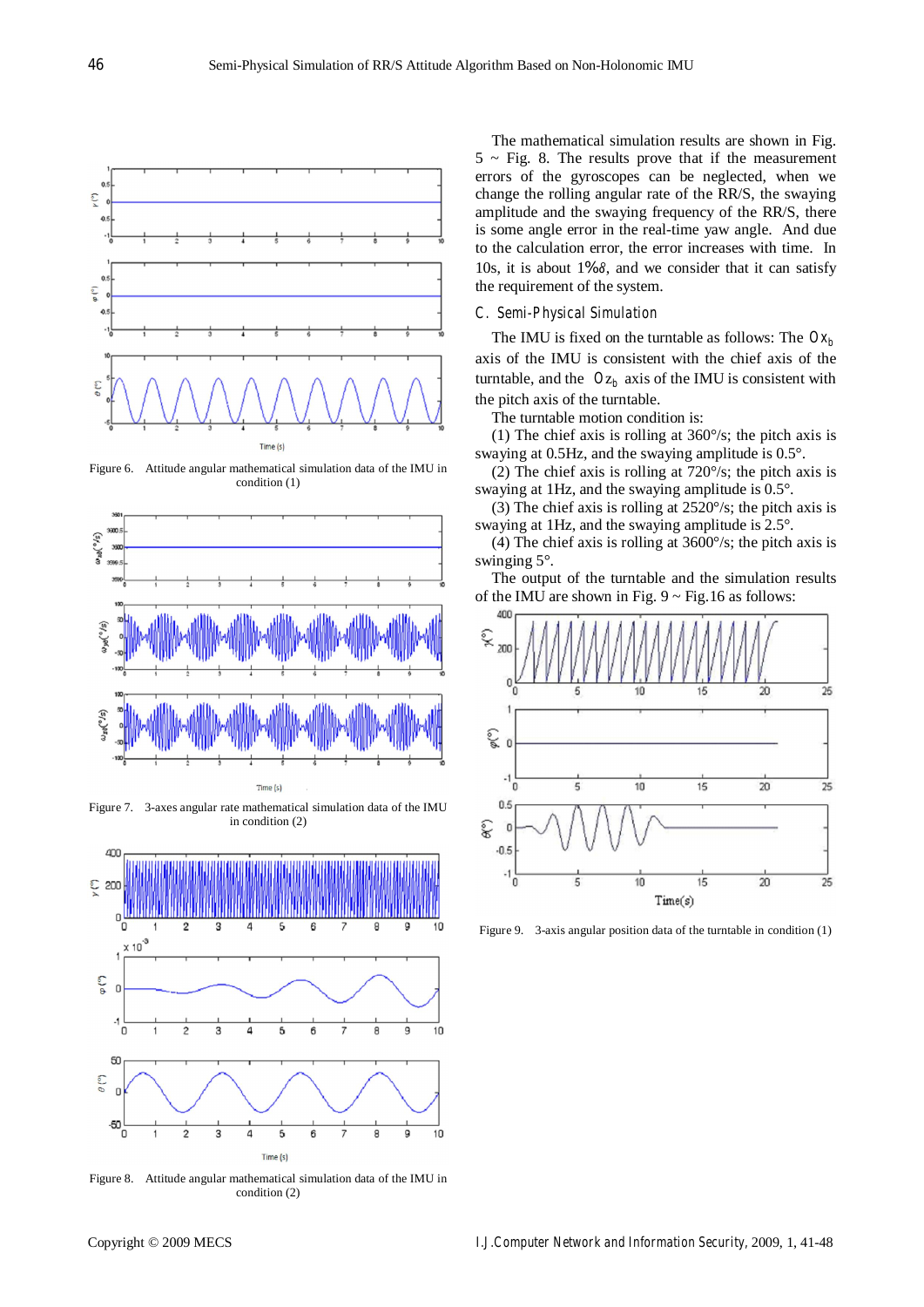

Figure 10. Simulation results of four-sample rotation vector algorithm based on the output data of IMU in condition (1)



Figure 11. 3-axis angular position data of the turntable in condition (2)



Figure 12. Simulation results of four-sample rotation vector algorithm based on the output data of IMU in condition (2)



Figure 13. 3-axis angular position data of the turntable in condition (3)



Figure 14. Simulation results of four-sample rotation vector algorithm based on the output data of IMU in condition (3)



Figure 15. 3-axis angular position data of the turntable in condition (4)